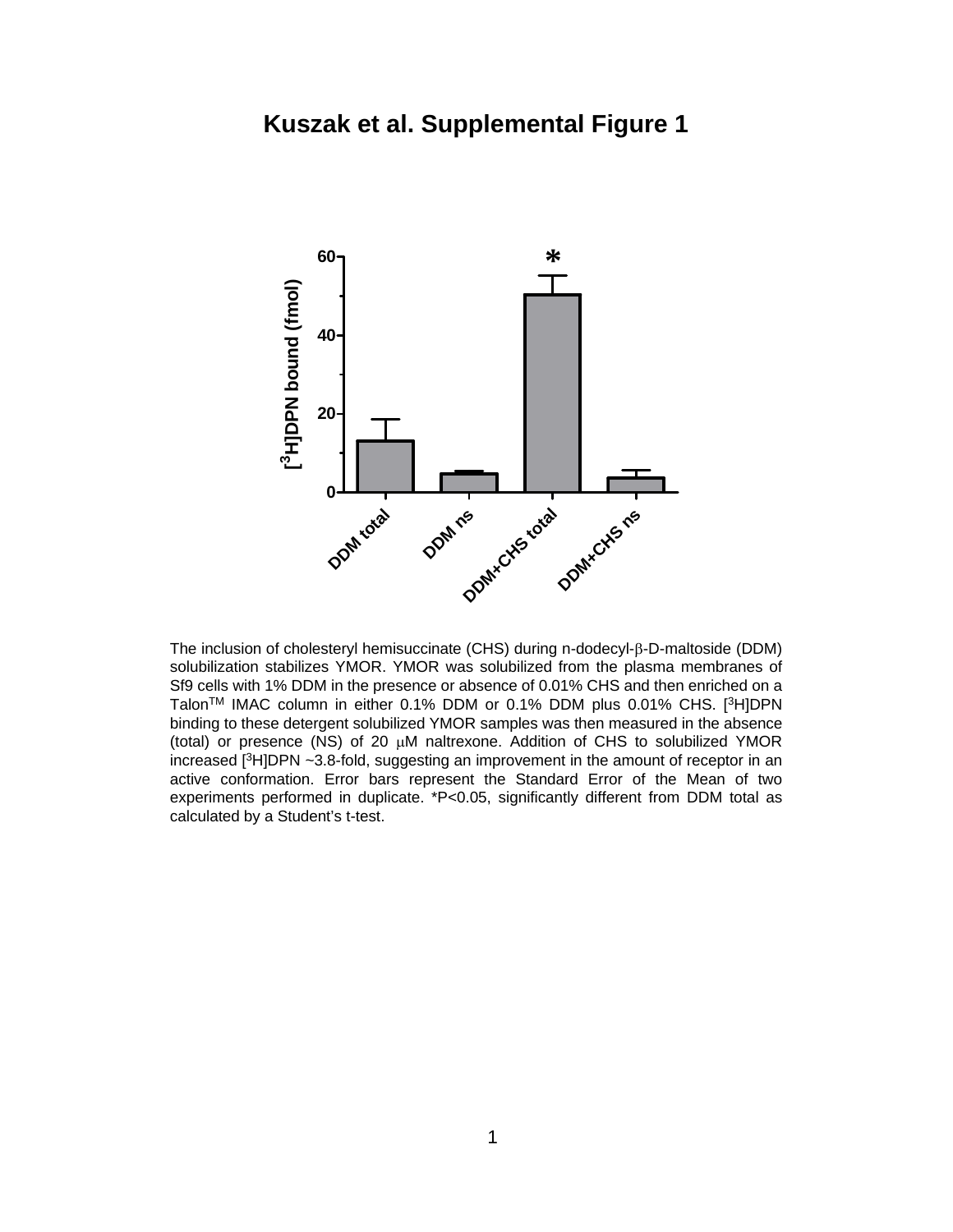

DAMGO displays low affinity binding to rHDL•YMOR. An estimated 15 fmoles of rHDL•YMOR was incubated with 1 nM [<sup>3</sup>H]DPN and increasing concentrations of DAMGO in 25 mM Tris•HCl, pH 7.7, 100 mM NaCl, 0.1% BSA. DAMGO competed  $[3H]$ DPN binding with a K<sub>i</sub> of  $\sim$ 1.9  $\mu$ M, indicating that in the absence of G protein heterotrimer coupling DAMGO binds YMOR with low affinity. These data corroborate those in Figures 1d and 4b, which illustrated that DAMGO binds YMOR with low affinity when  $G_{12}$  heterotrimer is uncoupled from the receptor by the addition of 10  $\mu$ M GTP $\gamma$ S. Data is representative of three experiments performed in duplicate. Error bars represent the Standard Error of the Mean.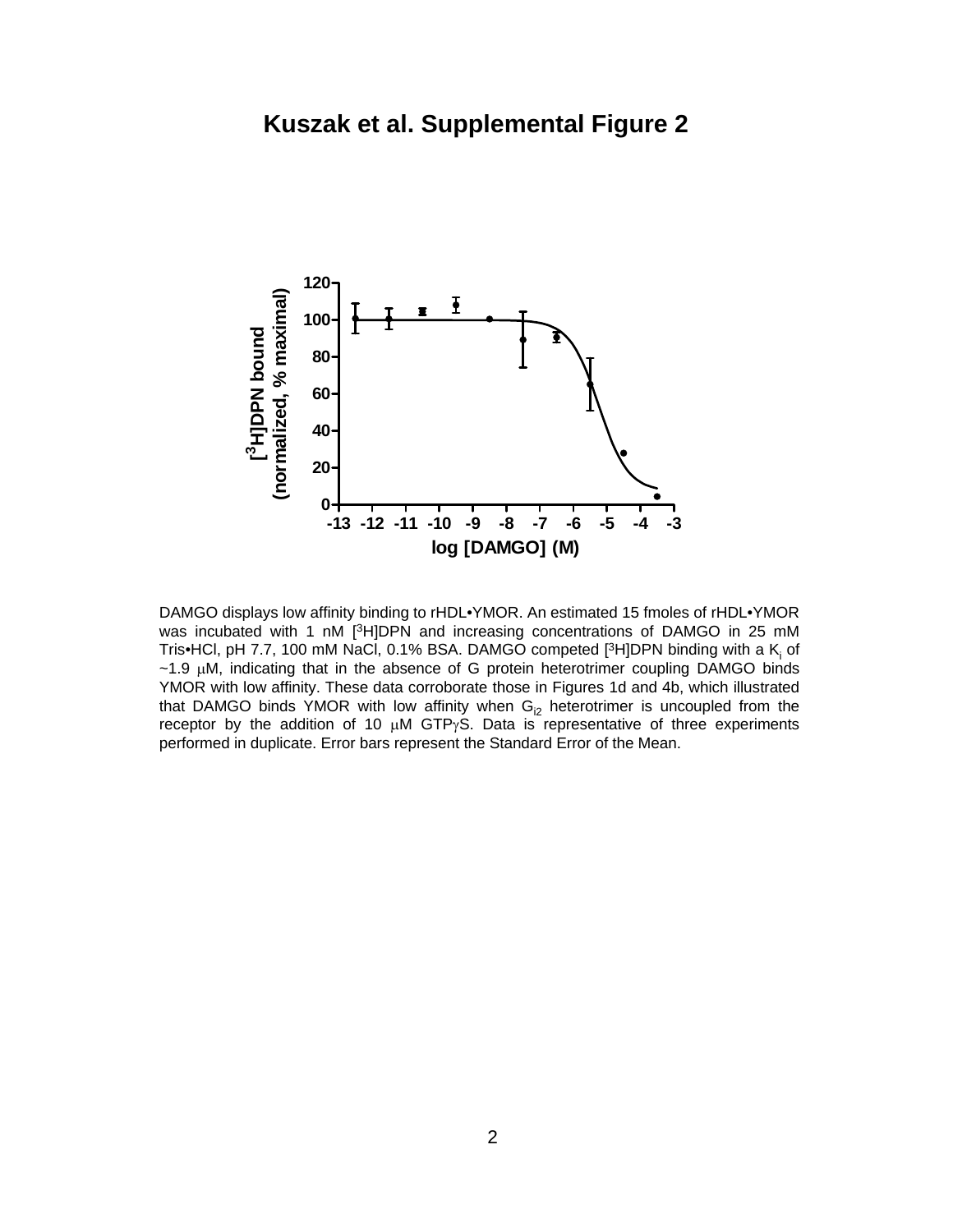**Kuszak et al. Supplemental Figure 3**



[Lys7, Cys8]dermorphin was synthesized on Rink resin using an Applied Biosystems Peptide Synthesizer and Fmoc chemistry. Samples were resolved on a Waters reverse phase HPLC using a Vydac C18 10 micron column, run on a linear gradient of 0 to 45% acetonitrile containing 0.1% TFA in an aqueous phase containing 0.1% TFA at 35°C. Samples were monitored at 254 nm. [Lys<sup>7</sup>, Cys<sup>8</sup>]dermorphin **(A)** has a retention time of 25.9 min and was determined to be 98% pure before labeling. [Lys<sup>7</sup>, Cys<sup>8</sup>]dermorphin was labeled with Cy3maleimide dye (GE Healthcare) at a ratio of 1.5:1 peptide:fluorophore. [Lys<sup>7</sup>, Cys8]dermorphin-Cy3 **(B)** has a retention time of 29.2 min and was determined to be 91% pure before use in binding assays and imaging experiments. A mixture and co-elution profile **(C)** shows that the two compounds are well separated.